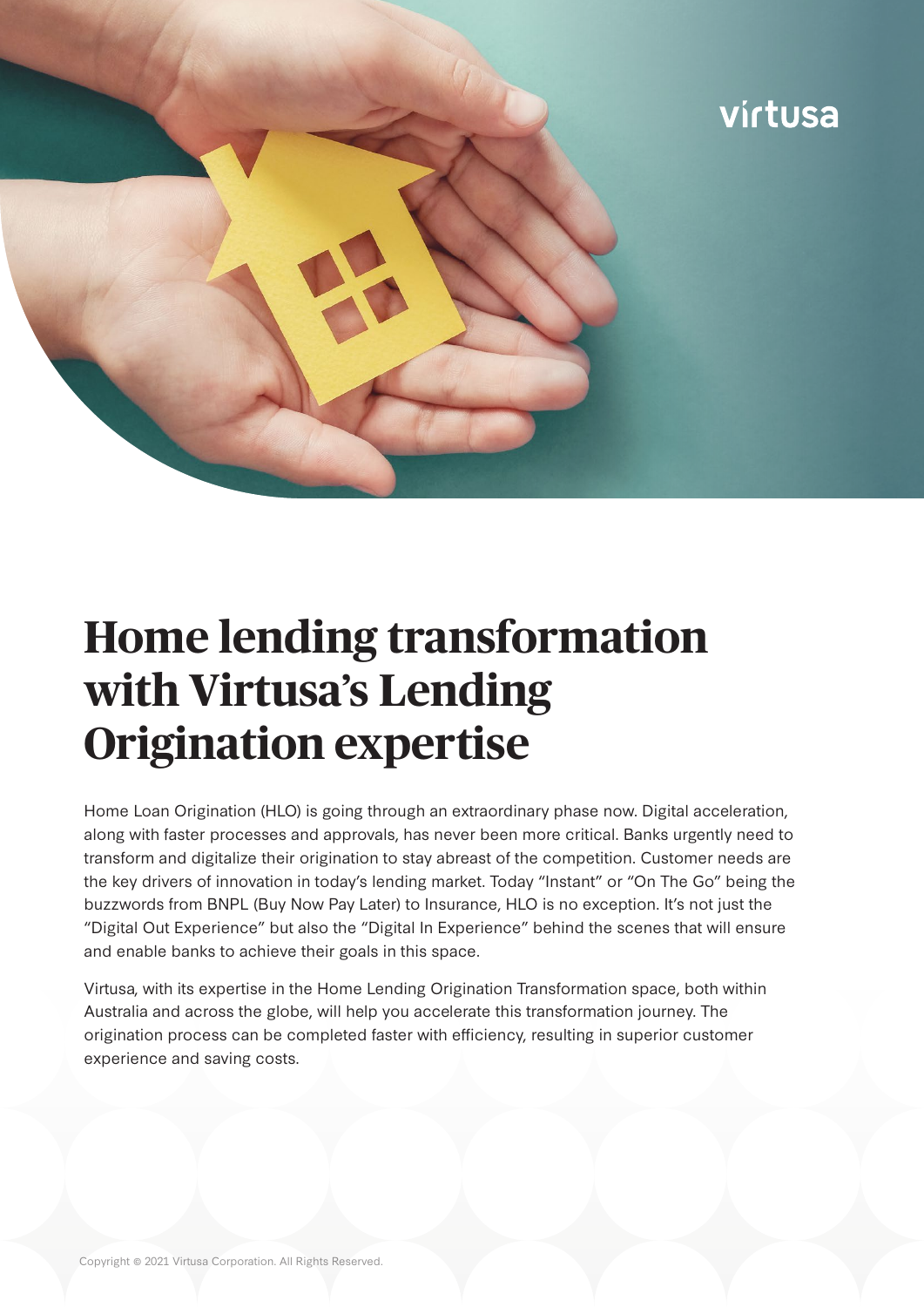# **Why clients are choosing Virtusa**

#### **Virtusa's expertise to transform the Home Lending Origination**

Virtusa's transformation efforts and capabilities around HLO are led by domain and technology experience backed by a team of high-caliber professionals. Our HLO expertise is designed to impact lenders time-to-market positively and significantly improve the overall experience.

Our accelerated solution design approach has already worked wonders across multiple implementations and received stakeholders' rave reviews.

#### **Key accelerators:**

- Know-how of the industry's best practices
- Cognizance of AU local standards and specifications like LIXI
- Knowledge of integration with popular applications like NextGen, DP3
- Experienced HLO analysts, architects, and developers
- Deep expertise in implementing digital transformation platforms such as Pega

## **Capabilities**

#### **Virtusa's HLO capabilities**

- Lending automation through orchestration of processes across existing systems
- Intelligent decisioning for data-driven and guided lending processes
- Digital engagement with streamlined collaboration and transparency

#### **Key benefits**

30%-50% operational costs savings

15%-40% reduction in underwriting touches per application

3x faster time to market (than traditional HLO systems)

Significant positive impact on the customer experience 15%-40% shortened loan processing time

Increased ROI in the long run